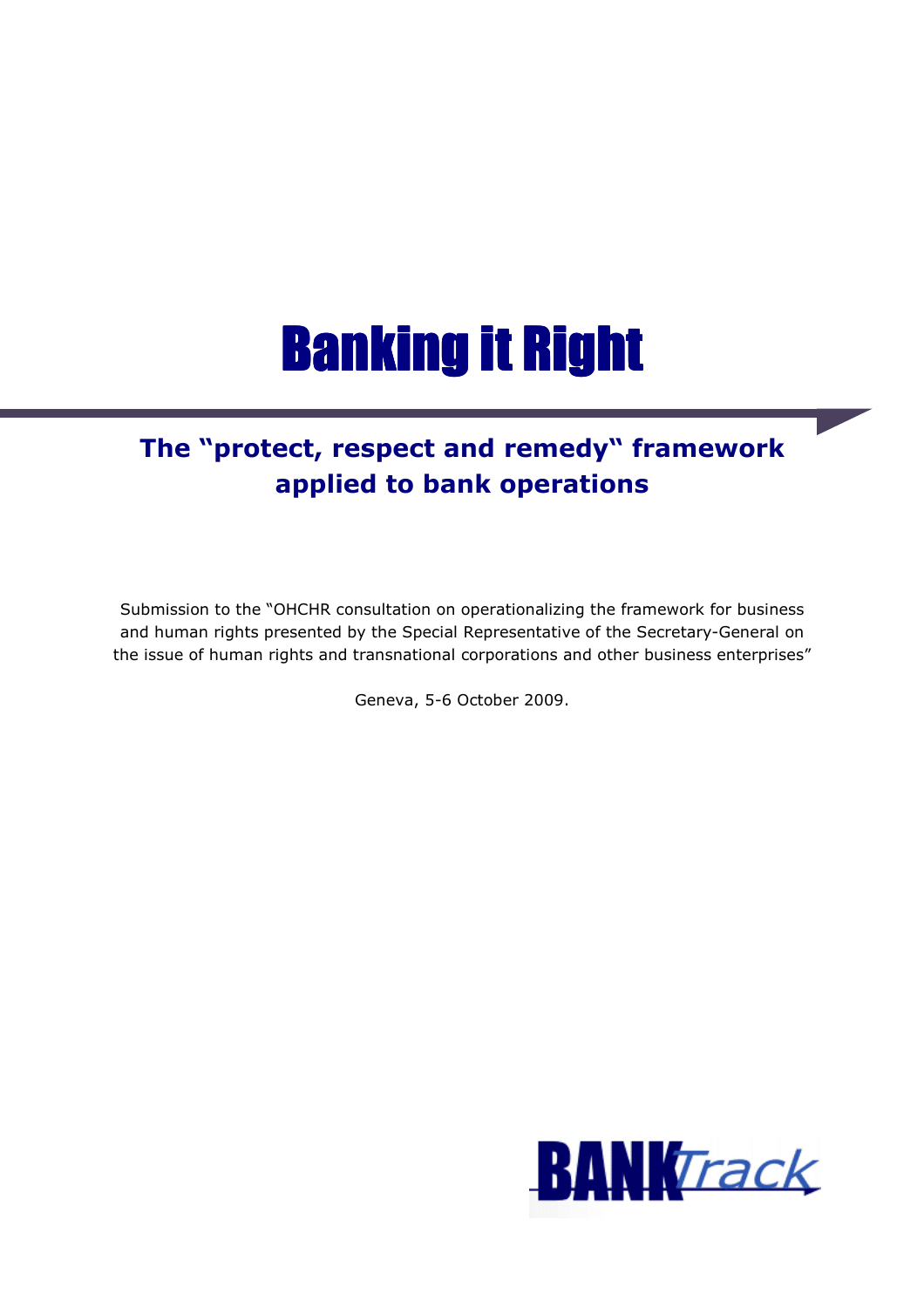*BankTrack, a network of 30 civil society organisations tracking private finance, submits this discussion note to the OHCHR consultation on operationalising the "protect, respect and remedy" framework as presented by the Special Representative of the Secretary-General on the issue of human rights and transnational corporations and other business enterprises, John Ruggie, to the Human Rights Council.<sup>1</sup> BankTrack has already commented earlier on various aspects of the Special Representative's work.<sup>2</sup>*

*This is the first BankTrack submission since the outbreak of the financial crisis and it reflects the altered landscape regarding private finance.<sup>3</sup> Nevertheless, the irresponsibility of some financial actors in causing this crisis and the ways in which the crisis affects the fulfilment of human rights are beyond the scope of this paper.* 

## **Summary**

BankTrack sees the current regulatory drive in the banking sector as an opportunity to advance the human rights agenda for banks. Governments and their agencies that are the main drivers of regulatory efforts should not miss this opportunity.

BankTrack's research and mapping exercise has shown, that human rights due diligence is still at a very early stage in most of the banks. To fulfil their duty to respect banks should develop human rights policies and due diligence procedures, that define which human rights-related activities and practices will not be financed or engaged in. The Special Representative's 2008-11 workplan should include efforts to map and clarify the full range of activities in which banks can, directly or indirectly, impact on human rights.

Banks should establish mechanisms that provide remedy for negative impacts of bank decisions. The signatories of the Equator Principles should agree to take a coordinated approach to accountability, including direct access for voices from affected communities, in order to ensure that the activities banks finance are not causing significant adverse impacts.

BankTrack hopes that this paper helps to advance the discussion on the relevance of the "protect, respect and remedy" framework for the banking sector. We are committed to advance this important agenda through our research, advocacy and campaign activities.

l  $1$  A/HRC/8/5

<sup>&</sup>lt;sup>2</sup> See www.banktrack.org/show/focus/banks\_and\_human\_rights

<sup>&</sup>lt;sup>3</sup> For BankTracks analysis of the crisis see: Bank to the future, El Escorial Statement of Banks and the Financial Crisis, November 2008,

www.banktrack.org/download/bank\_to\_the\_future\_el\_escorial\_statement/escorial\_declaration\_final.pdf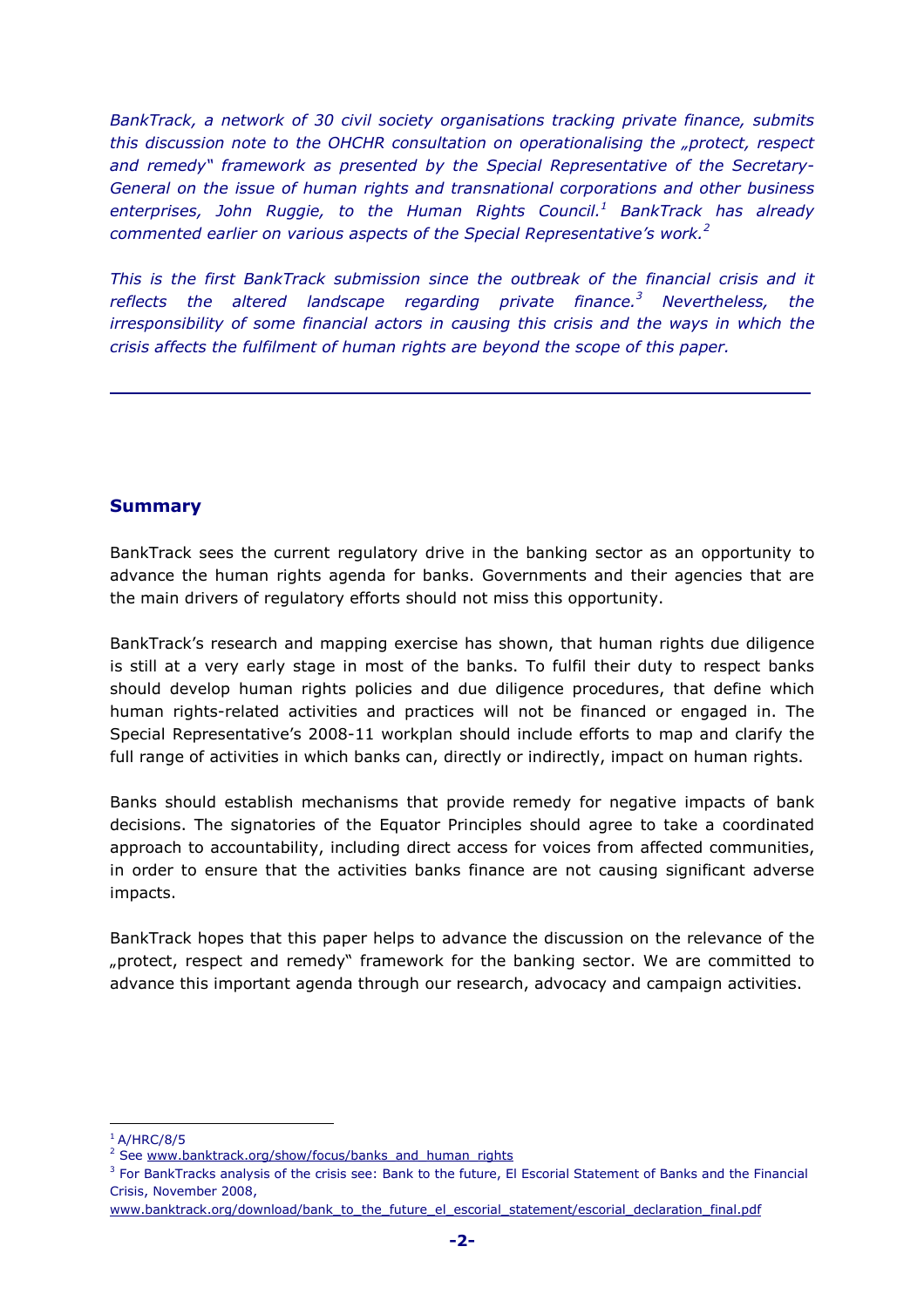# **I. Introduction**

The aim of this discussion note is to highlight how the Special Representative's "protect, respect and remedy" framework applies to the banking sector. BankTrack welcomes the Special Representative's comments on the economic crisis and supports his aim to identify opportunities to advance the business and human rights agenda in times of crisis.<sup>4</sup>

# **II. State duty to respect**

In his 2008 report to the Human Rights Council, the Special Representative states that "inducing a rights-respecting corporate culture should be easier to achieve in Stateowned enterprises"<sup>5</sup>. Although governments avoided outright nationalization in their efforts to contain the financial crisis, they stabilized individual banks with massive capital infusions. This has given a number of states a direct influence in the financial industry not seen for decades. Even if controlling majority ownership of banks is the exception, those states have now much greater possibilities to influence bank behaviour. BankTrack advocates that governments should use this leverage to advance the human rights agenda in the banking sector.

In addition to their influence on individual financial institutions, government efforts to establish new banking regulatory regimes at the state and international level offer unique opportunities for governments to embed human rights due diligence procedures in the banking sector. Some examples:

- Bank supervision: Requiring banks to adopt human rights standards (as well as broader sustainability-oriented standards) should be a part of bank supervision activities, including the granting of licenses, and the extension of central bankprovided credit and insurance.
- Basel Capital Accord: Banking regulators should mandate the inclusion of human rights and environmental issues into the risk assessment processes for bank financing activities. One possibility is to include such criteria in the Basel Capital Accord's capital adequacy ratios, which are currently being debated.
- Due diligence, screening of customers: Know Your Customer guidelines are antimoney laundering mechanisms used by banks to screen potential depositors. In a similar vein, screening guidelines should be developed for banks to conduct human rights due diligence for both commercial depositors and borrowers, with the aim of barring financial services to corporations, states and other clients that do not respect human rights.
- Transparency: Banking and commercial secrecy practices too often hide banks' complicity in human rights violations. Governments should demand that banks be transparent about their risk assessment processes, internal decision-making procedures, client base, and their transactions. In the light of widespread distrust

 $\overline{a}$ 4 A/HRC/11/13, para. 7-11.

<sup>5</sup> A/HRC/8/5, para. 32.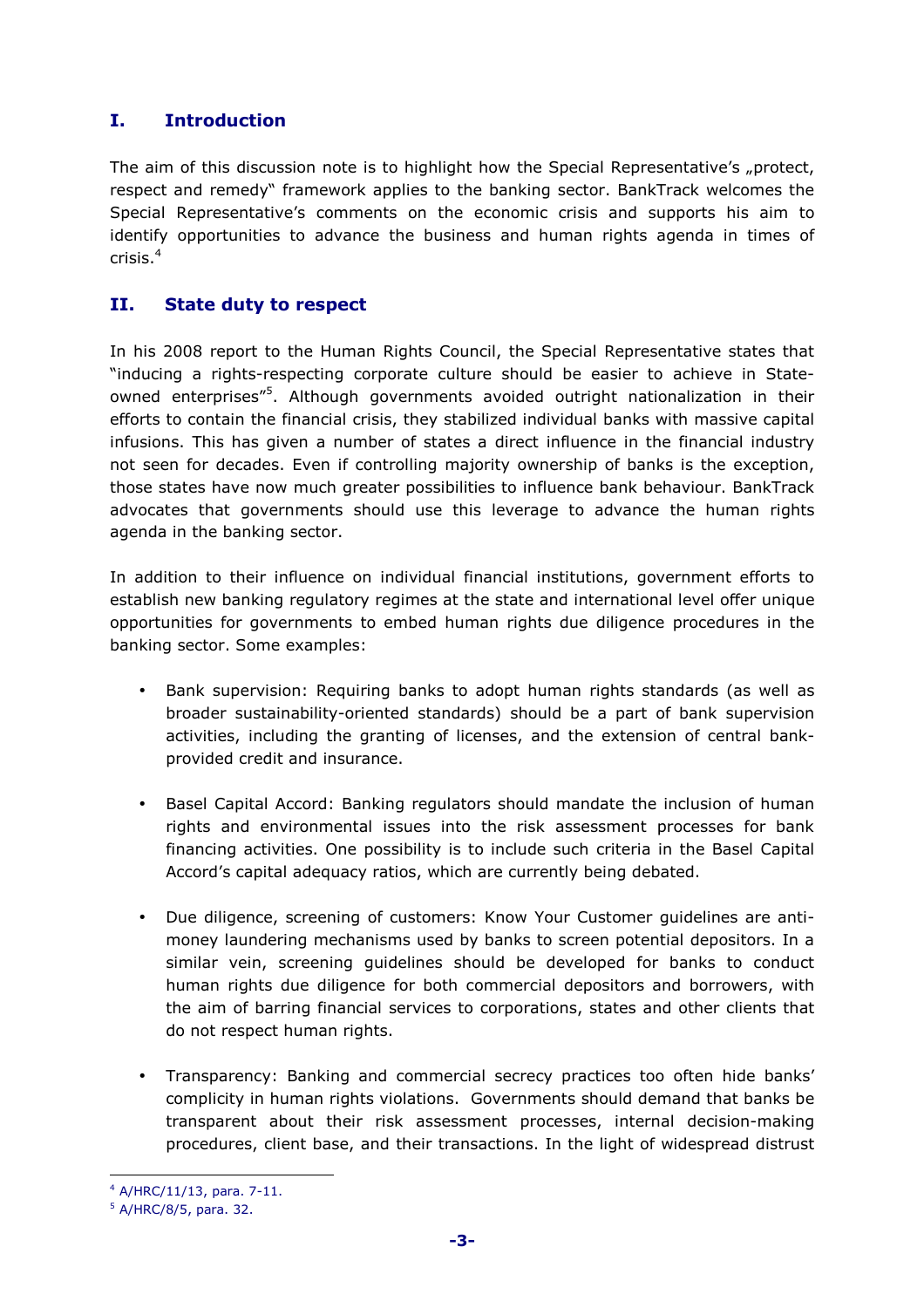about banks' intentions, the issue is no longer how much transparency one can allow but how much secrecy one can afford. Such transparency is already best practice among some social banks.

• Deal transparency: In particular, banks should be required to publish details of loans they make to governments or state owned companies, as well as central bank accounts that they hold for other countries. Proposed loans should be published in a timely fashion so that the parliament of the recipient country has an opportunity to scrutinise the deal. Banks should also be required to verify use of the loans they make to governments and state-owned companies.

#### **III. Corporate responsibility to respect**

In his 2009 report to the Human Rights Council the Special Representative stressed that "the social licence to operate is based on social norms that can be as important to the success of a business as legal norms." He referred to the near-universal recognition of the corporate responsibility to respect human rights, namely "not to infringe on the rights of others".<sup>6</sup>

Civil society has similarly expressed its demand that banks not infringe on the rights of others. In 2003, over 100 civil society groups issued the Collevecchio Declaration, a statement on the role and responsibilities of the financial services sector<sup>7</sup>. One of the six key principles identified in the declaration is "do no harm", which applies to banks' social obligation to respect the rights of others.

#### **A. The state of banks due diligence procedures**

According to the Special Representative, in order to fulfil the corporate responsibility to respect "an ongoing process of human rights due diligence (is required), whereby companies become aware of, prevent and mitigate adverse human rights impacts".<sup>8</sup> He further concludes that relatively few companies have systems in place enabling them to demonstrate with any degree of confidence that they respect human rights.

BankTrack's mapping and monitoring of existing bank policies confirms these findings for the financial sector.<sup>9</sup> The "Mind the Gap" report, released by BankTack in December  $2007^{10}$ , rates the publicly-available lending policies of 45 banks against what is considered best practice for financial institutions based on current tools and international standards. The report found that at the time of release only 12 of these institutions had developed specific human rights policies. Of the 14 sectors and issues reviewed by "Mind the Gap" report, many fall within the broad spectrum of human rights. The report examined bank financing standards related to 'Labour issues', for which four banks had developed specific policies; 'Indigenous peoples', with five banks exhibiting policies and

<sup>6</sup> A/HRC/11/13, para. 46.

<sup>&</sup>lt;sup>7</sup>www.banktrack.org/download/collevecchio\_declaration\_with\_signatories/030401\_collevecchio\_declaration\_wit h\_signatories.pdf

<sup>8</sup> A/HRC/11/13, para. 49.

<sup>9</sup> *Mind the Gap*, BankTrack, December 2007.

<sup>&</sup>lt;sup>10</sup> BankTrack is currently producing a updated and expanded report that will be published at the end of the year.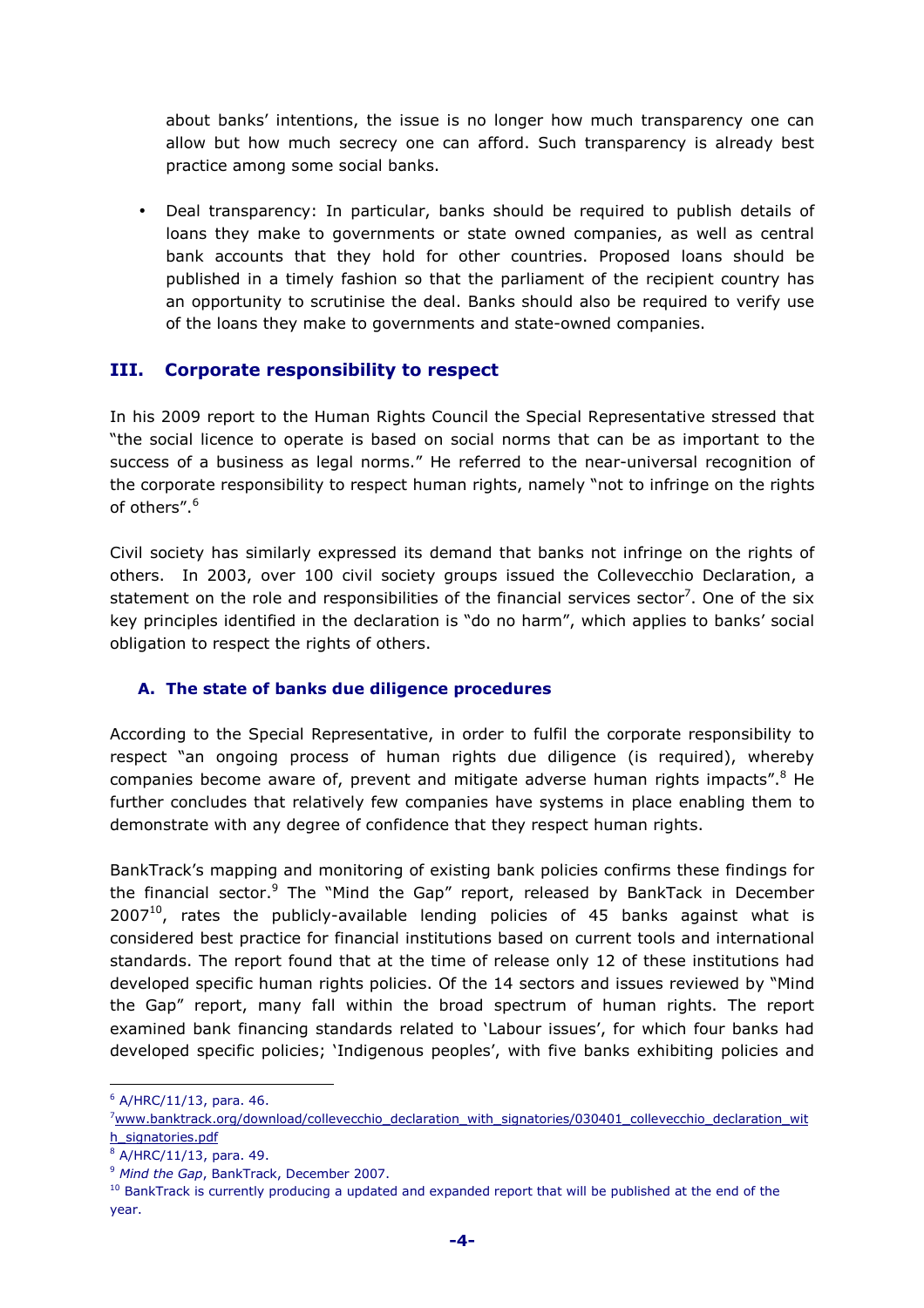'Military industry and arms trade', of which 12 banks had policies. "Mind the Gap" also examined banks' sector lending policies, including those governing mining, forestry and oil and gas transactions, which pose particularly high human rights risks.

When focusing more specifically on human rights policies the report shows that only one bank of the 45 scored a 3 on a scale of 4. A score of 4 indicates that the bank has set up a screening process for relevant transactions, sectors, and countries; that it requires a meaningful Human Rights Impact Assessment to be done in certain cases, and that it has defined a clear bottom-line regarding the circumstances under which financing will be declined.

A score lower than 3 indicates that a bank would not meet the Special Representative's expectation of a human rights due diligence procedure. Thirty banks scored 1 out of a possible 4, meaning their policy is vaguely worded or aspirational. For instance, a bank scoring 1 may have endorsed the UN Global Compact or the Universal Declaration of Human Rights, without adding any concrete policies, procedures or standards to implement those commitments. The remaining 15 banks received a 0, meaning that no human rights policy at all was in existence.

#### **B. The scope of due diligence procedures of banks**

In his 2009 report to the Human Rights Council the Special Representative explicitly mentioned that when extending project loans, "banks do have human rights due diligence requirements (…), and human rights risks related to the projects are also risks to the banks' liability and reputation". $^{11}$ 

We interpret this paragraph as an example, and not as a statement that banks' human rights due diligence requirements are limited *only* to project loans. The Special Representative's report on clarifying the concepts "Sphere of Influence" and "Complicity" implies that banks have a broader responsibility to respect human rights: "(T)he scope of due diligence to meet the corporate responsibility to respect human rights (…) depends on the potential and actual human rights impacts resulting from a company's business activities and the relationships connected to those activities."<sup>12</sup>

For example, banks pursuing a holistic human rights policy would want to ensure that they were not providing any form of trade finance to companies trading minerals that were fuelling conflict and human rights abuses. A broad interpretation of the human rights responsibilities of banks would also encompass banks' other activities beyond providing capital to companies. It would include banks' own anti-money laundering commitments and policies for example, since banks play a critical role in allowing corrupt government officials to embezzle state funds out of the world's poorest countries. This looting cannot occur without banks to process the wire transfers or accept the funds, a practice which has a devastating effect on poverty and human rights in those countries. A more broadly-interpreted reading of banks' human rights responsibilities would also require banks to be transparent about the loans they make to governments or state owned companies, since these loans -- if misappropriated as too often occurs -- result in

 $\overline{a}$ 

<sup>11</sup> A/HRC/11/13, para. 73.

<sup>12</sup> A/HRC/8/16, para. 25.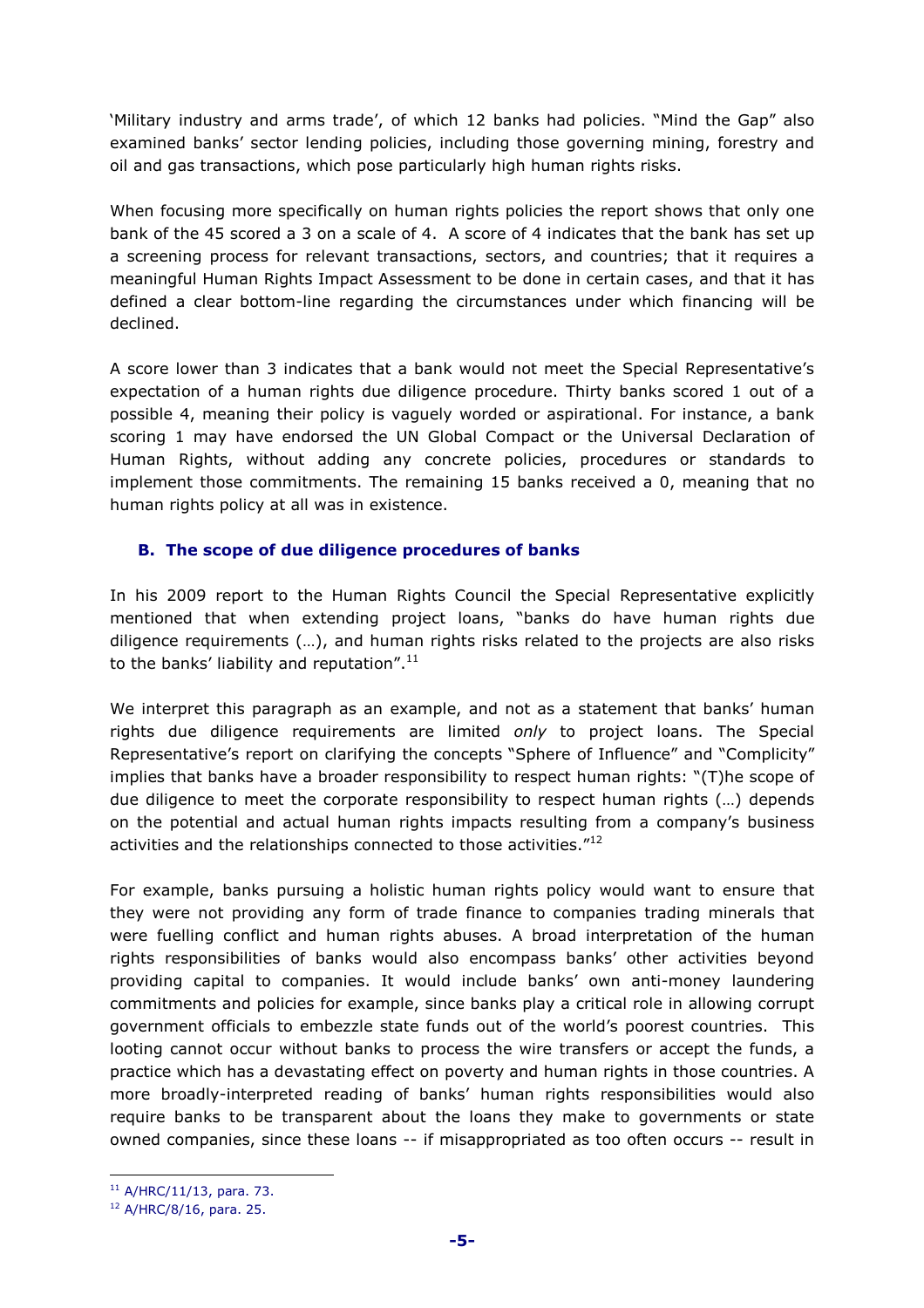onerous national debt burdens. Heavy debt burdens have direct economic and social human rights implications for the populations of poor countries, as they reduce access to healthcare and education.

In his 2009 report the Special Representative also emphasised that the inability to control a specific situation is no reason to ignore it.<sup>13</sup> This point is of particular relevance for BankTrack; civil society organisations that confront financial institutions with how their transactions are having a negative impact on human rights are often told that the situation is beyond the control of the bank.

In the 2007 Briefing Paper "Human Rights, Banking Risks" BankTrack outlined the key elements of a human rights (due diligence) approach for banks.<sup>14</sup> One difficulty when dealing with the specific responsibility of a bank is that, depending on the transaction, there are widely differing degrees of involvement and overlapping responsibilities. For example, a bank which provides a loan guarantee may not have as much influence as a bank which provides a direct loan to a client. Similarly, a mining company looking to expand its operations may find that its (bank) financial advisor may be more influential and involved at an earlier stage than one which helps underwrite a bond offering many months later.

To start with the clearest situation, the human rights responsibility of a bank engaging in project finance seems undisputed. Project finance is used in the financing of long-term infrastructure and industrial projects. It is based upon a complex financial structure where project debt and equity are used to finance the project, rather than the balance sheets of project sponsors. Usually, a project financing structure involves a number of equity investors, known as sponsors, as well as a syndicate of banks that provide loans to the operation. The loans are non-recourse loans, which are secured by the project assets and paid entirely from project cash flow, rather than from the general assets of the project sponsors. The non recourse financial structure means that the repayment of the bank loan is tied to the success of one specific project.

This is the reason why banks providing project finance established the Equator Principles, currently the only industry-wide sustainability financing standard.<sup>15</sup> It is important to stress that project finance is a niche market; the impact of the Equator Principles on the overall activities of a bank is therefore limited.<sup>16</sup> Project finance provides well under five percent of capital raised through commercial lending and investment banking and its use is decreasing, due to the high financial risks for the banks associated with that form of financing. Within an individual bank, project finance can represent as little as one or two

<sup>13</sup> A/HRC/11/13, para. 51.

 $14$ www.banktrack.org/download/human\_rights\_banking\_risks\_incorporating\_human\_rights\_obligations\_in\_bank policies/0\_1\_0\_070213\_human\_rights\_banking\_rrisks.pdf, p. 16 - 20.

<sup>&</sup>lt;sup>15</sup> BankTrack has submitted its critique of weakness of human rights considarations and language in the equator principles to the Special Representative

<sup>(</sup>www.banktrack.org/download/the\_international\_finance\_corporation\_s\_performance\_standards\_and\_the\_equ ator\_principles\_respecting\_human\_rights\_and\_remedying\_violations\_/0\_final\_ruggie\_submission\_august\_6\_.p df). BankTrack is committed to participate in the revision of the IFC Performance Standards (which are the basis of the Equator Principles), to help to improve the human rights aspects.

<sup>&</sup>lt;sup>16</sup> Some banks state that they voluntary apply the Equator Principles to some business areas other than project finance.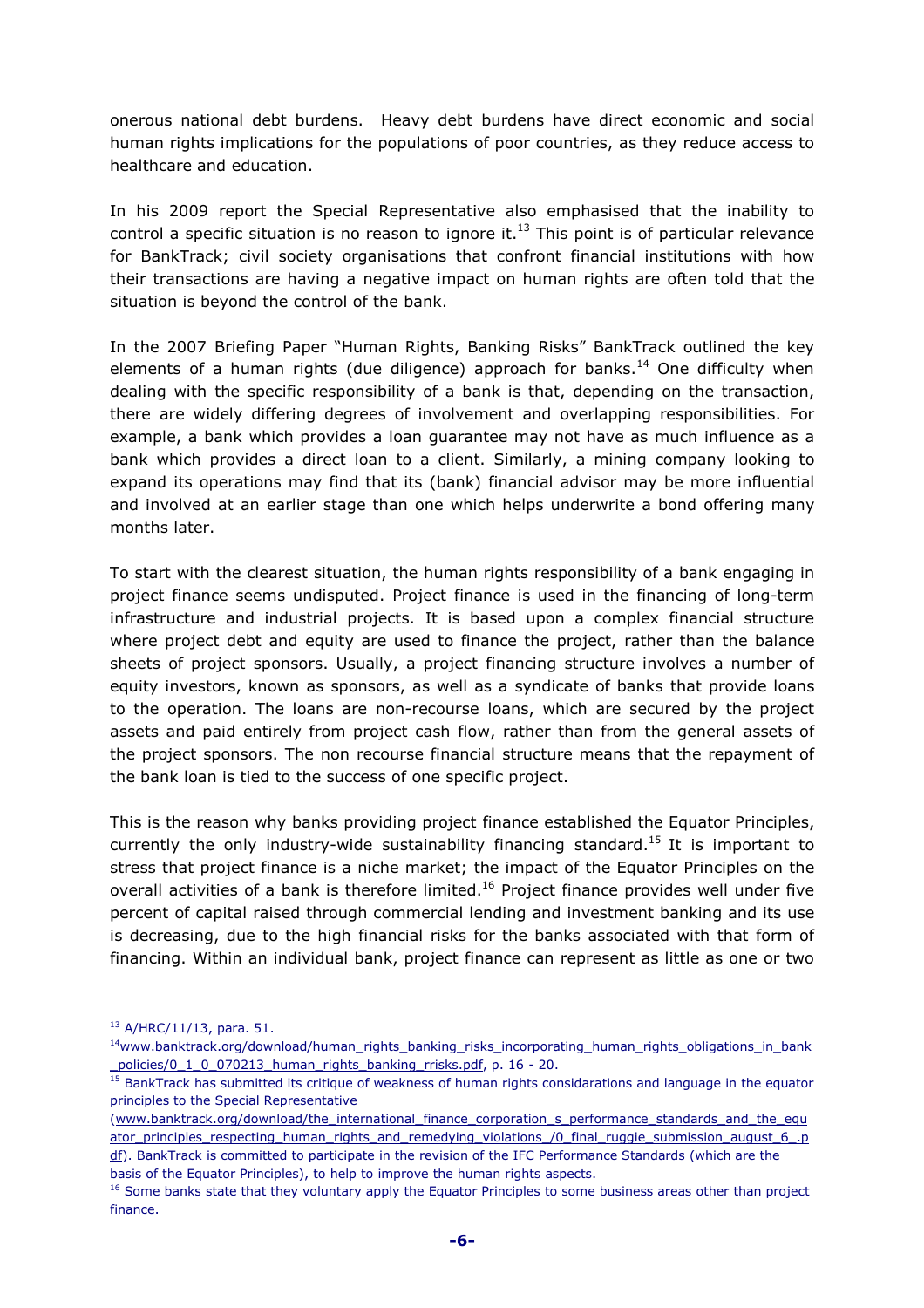percent of overall business; and some Equator signatories (EPFI's) are not involved in project finance at all.

There are a range of situations which in practice are similar to non-recourse project finance. For example, if banks provide capital to a small mining company that operates only a few mines, the link between the bank's financing activities and human rights impacts of the company are straightforward. Banks can provide capital either through commercial banking operations (short term loans, bridge loans, general purpose loans, revolving credit facilities, etc.) or investment banking operations (bond issuance and underwriting, initial public offering, secondary share offerings). In BankTrack's view the responsibility is not determined by the specific activity of the bank, but by the link between the loan or capital raised and the human rights impacts of the companies financed. If banks are acting in syndicates, which is often the case, they share this responsibility.

The indirect but nevertheless very decisive role banks play in such situations is illustrated by the fact that they literally can "pull the plug". If financing is denied or withdrawn, a particular activity or project cannot proceed until another financier steps in. Apart from an on/off situation banks can use human rights-related covenant clauses to demand that a client make changes, for example in the design and execution of a particular project.<sup>17</sup>

We acknowledge that the situation becomes less clear when banks provide capital to a government or large multinational corporation that may violate human rights in some, but not all of their operations. As clients generally cannot guarantee that the capital that banks help raise, or the loans that banks provide, will not support operations where human rights are affected, banks still have human rights due diligence requirements.

The Special Representative mentions in his 2009 report that "beyond banks lies an even more complex array of lenders, investors, and asset managers. Precisely how their respective due diligence differs requires further clarity."<sup>18</sup> BankTrack would welcome efforts to clarify the role of banks in their vastly differing roles and of the financial actors mentioned above, particularly in the Special Representative's 2008 – 2011 workplan.

## **IV. Access to remedy**

In his 2008 report to the Human Rights Council the Special Representative stresses that an "effective grievance mechanism is part of the corporate responsibility to respect".<sup>19</sup> The revised Equator Principles launched in 2006 demand that sponsors of high impact projects establish a grievance mechanism.<sup>20</sup> BankTrack welcomed this as a step in the right direction, but does not consider the establishment of grievance mechanisms by project sponsors as a substitute for mechanisms that provide remedy for negative impacts of bank decisions.

<sup>&</sup>lt;sup>17</sup> The Equator Principles have issued a guidance document to EPFIs on Incorporating Environmental and Social Considerations into Loan Documentation, unfortunately it makes no reference to human rights. www.equatorprinciples.com/documents/EPLoanDocumentGuidance.pdf.

<sup>18</sup> A/HRC/11/13, para. 73.

<sup>19</sup> A/HRC/8/5, para. 93.

<sup>&</sup>lt;sup>20</sup> www.equator-principles.com/documents/Equator\_Principles.pdf, p.4.